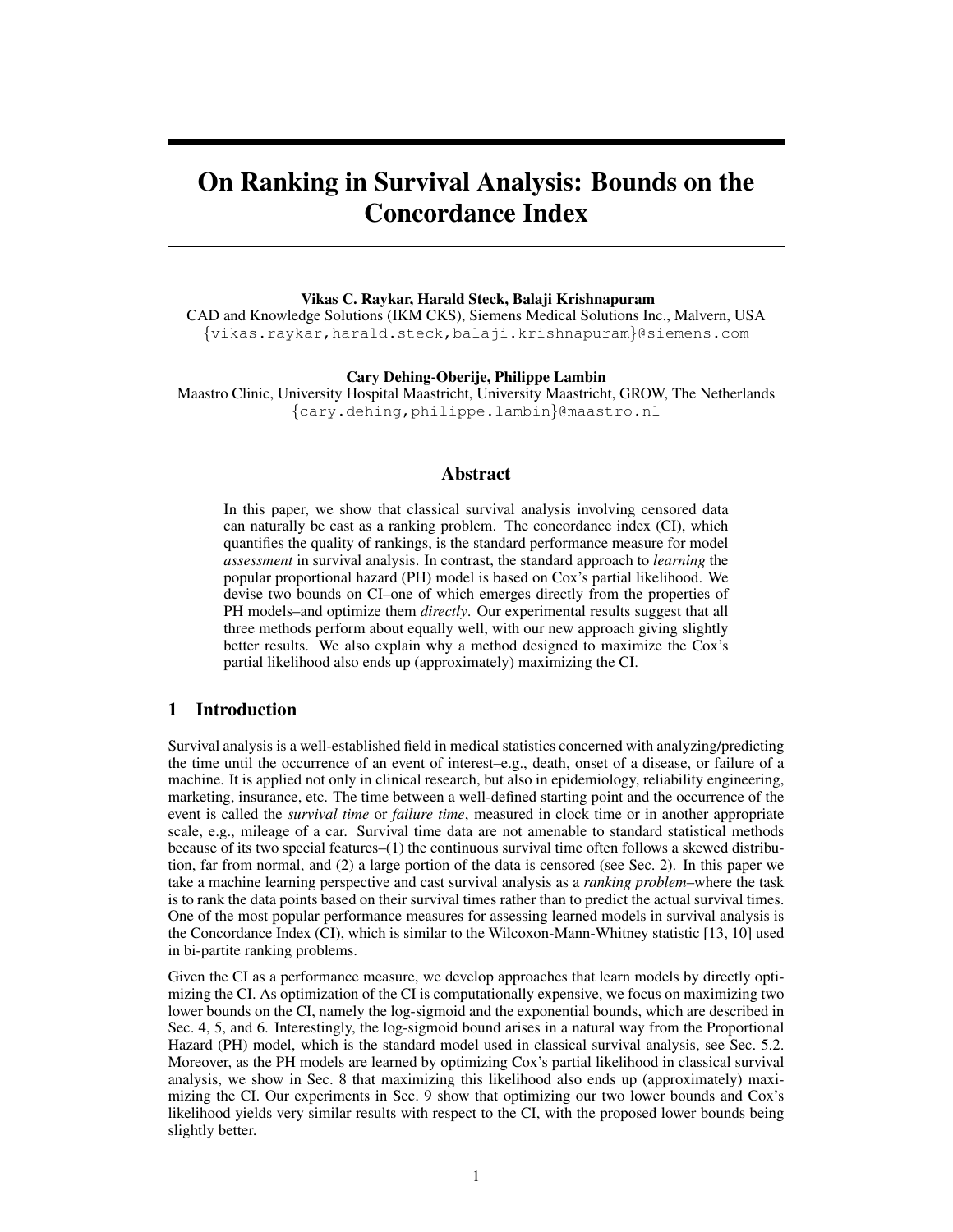## 2 Survival analysis

Survival analysis has been extensively studied in the statistics community for decades, e.g., [4, 8]. A primary focus is to build statistical models for survival time  $T_i^*$  of individual i of a population.

#### 2.1 Censored data

A major problem is the fact that the *period of observation*  $C_i^*$  can be censored for many individuals i. For instance, a patient may move to a different town and thus be no longer available for a clinical trial. Also at the end of the trial a lot of patients may actually survive. For such cases the *exact survival time may be longer than the observation period.* Such data are referred to as *right-censored*, and  $C_i^*$  is also called the *censoring time*. For such individuals, we only know that they survived for *at least*  $C_i^*$ , *i.e.*, our actual observation is  $T_i = \min(T_i^*, C_i^*)$ .

Let  $x_i \in \mathbf{R}^d$  be the associated d-dimensional vector of *covariates* (explanatory variables) for the  $i<sup>th</sup>$  individual. In clinical studies, the covariates typically include demographic variables, such as age, gender, or race; diagnosis information like lab tests; or treatment information, e.g., dosage. An important assumption generally made is that  $T_i^*$  and  $C_i^*$  are independent conditional on  $x_i$ , *i.e.*, the cause for censoring is independent of the survival time. With the indicator function  $\delta_i$ , which equals 1 if failure is observed  $(T_i^* \leq C_i^*)$  and 0 if data is censored  $(T_i^* > C_i^*)$ , the available training data can be summarized as  $\mathcal{D} = \{T_i, x_i, \delta_i\}_{i=1}^N$  for N patients. The objective is to learn a predictive model for the survival time as a function of the covariates.

#### 2.2 Failure time distributions

The failures times are typically modeled to follow a distribution, which absorbs both truly random effects and causes unexplained by the (available) covariates. This distribution is characterized by the *survival function*  $S(t) = \Pr[T > t]$  for  $t > 0$ , which is the probability that the individual is still alive at time t. A related function commonly used is the *hazard function*. If T has *density function* p, then the hazard function is defined by  $\lambda(t) = \lim_{\Delta t \to 0} \Pr[t < T \le t + \Delta t | T > t] / \Delta t = p(t) / S(t)$ . The hazard function measures the instantaneous *rate* of failure, and provides more insight into the failure mechanisms. The function  $\Lambda(t) = \int_0^t \lambda(u) du$  is called the *cumulative hazard function*, and it holds that  $S(t) = e^{-\Lambda(t)}$  [4].

#### 2.3 Proportional hazard model

Proportional hazard (PH) models have become the standard for studying the effect of the covariates on the survival time distributions, e.g., [8]. Specifically, the PH model assumes a multiplicative effect of the covariates on the hazard function, *i.e.*,

$$
\lambda(t|x) = \lambda_0(t)e^{w^\top x},\tag{1}
$$

where  $\lambda(t|x)$  is the hazard function of a person with covariates x;  $\lambda_0(t)$  is the so-called baseline hazard function (*i.e.*, when  $x = 0$ ), which is typically based on the exponential or the Weibull distributions; w is a set of unknown regression parameters, and  $e^{w^{\top}x}$  is the relative hazard function. Equivalent formulations for the cumulative hazard function and the survival function include

$$
\Lambda(t|x) = \Lambda_0(t)e^{w^\top x}, \quad \text{and} \quad S(t|x) = e^{-\Lambda_0(t)e^{w^\top x}} = e^{-\left[e^{w^\top x}\int \lambda_0(t)dt\right]}.
$$
 (2)

#### 2.4 Cox's partial likelihood

Cox noticed that a semi-parametric approach is sufficient for estimating the weights  $w$  in PH models [2, 3], *i.e.*, the baseline hazard function can remain completely unspecified. Only a parametric assumption concerning the effect of the covariates on the hazard function is required. Parameter estimates in the PH model are obtained by maximizing *Cox's partial likelihood* (of the weights) [2, 3]:

$$
L(w) = \prod_{T_i \text{ uncensored}} \frac{e^{w^\top x_i}}{\sum_{T_j \ge T_i} e^{w^\top x_j}}.
$$
 (3)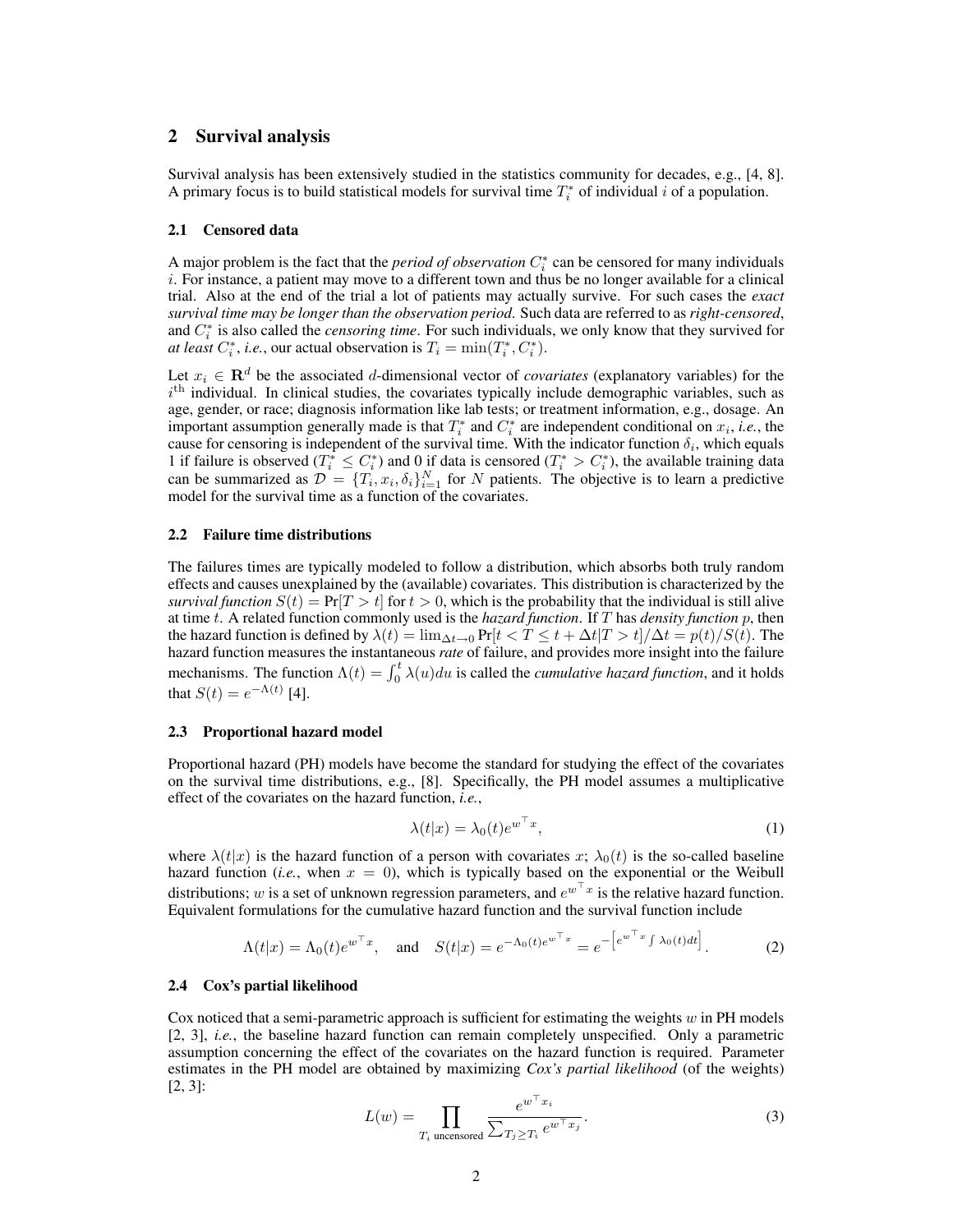

Figure 1: Order graphs representing the ranking constraints. (a) No censored data and (b) with censored data. The empty circle represents a censored point. The points are arranged in the increasing value of their survival times with the lowest being at the bottom. (c) Two concave lower bounds on the 0-1 indicator function.

Each term in the product is the probability that the  $i^{\text{th}}$  individual failed at time  $T_i$  given that exactly one failure has occurred at time  $T_i$  and all individuals for which  $T_j \geq T_i$  are at risk of failing. Cox and others have shown that this partial log-likelihood can be treated as an ordinary log-likelihood to derive valid (partial) maximum likelihood estimates of  $w$  [2, 3].

The interesting properties of the Cox's partial likelihood include: (1) due to its parametric form, it can be optimized in a computationally efficient way; (2) it depends only on the ranks of the observed survival times, cf. the inequality  $T_j \geq T_i$  in Eq. 3, rather than on their actual numerical values. We outline this connection to the ranking of the times  $T_i$ –and hence the concordance index–in Sec. 8.

## 3 Ordering of Survival times

Casting survival analysis as ranking problem is an elegant way of dealing not only with the typically skewed distributions of survival times, but also with the censoring of the data: Two subjects' survival times can be ordered not only if (1) both of them are uncensored but also if (2) the uncensored time of one is smaller than the censored survival time of the other. This can be visualized by means of an order graph  $\mathcal{G} = (\mathcal{V}, \mathcal{E})$ , cf. also Fig. 1. The set of vertices  $\mathcal{V}$  represents all the individuals, where each filled vertex indicates an *observed/uncensored* survival time, while an empty circle denotes a *censored* observation. Existence of an edge  $\mathcal{E}_{ij}$  implies that  $T_i < T_j$ . An edge cannot originate from a censored point.

#### 3.1 Concordance index

For these reasons, the *concordance index* (CI) or *c*-index is one of the most commonly used performance measures of survival models, e.g., [6]. It can be interpreted as the fraction of all pairs of subjects whose predicted survival times are correctly ordered among all subjects that can actually be ordered. In other words, it is the probability of concordance between the predicted and the observed survival. It can be written as

$$
c(\mathcal{D}, \mathcal{G}, f) = \frac{1}{|\mathcal{E}|} \sum_{\mathcal{E}_{ij}} \mathbf{1}_{f(x_i) < f(x_j)} \tag{4}
$$

with the indicator function  $1_{a if  $a < b$ , and 0 otherwise;  $|\mathcal{E}|$  denotes the number of edges in$ the order graph.  $f(x_i)$  is the predicted survival time for subject i by the model f. Equivalently, the concordance index can also be written explicitly as

$$
c = \frac{1}{|\mathcal{E}|} \sum_{T_i \text{ uncensored}} \sum_{T_j > T_i} \mathbf{1}_{f(x_i) < f(x_j)}.\tag{5}
$$

This index is a generalization of the Wilcoxon-Mann-Whitney statistics [13, 10] and thus of the area under the ROC curve (AUC) to regression problems in that it can (1) be applied to continuous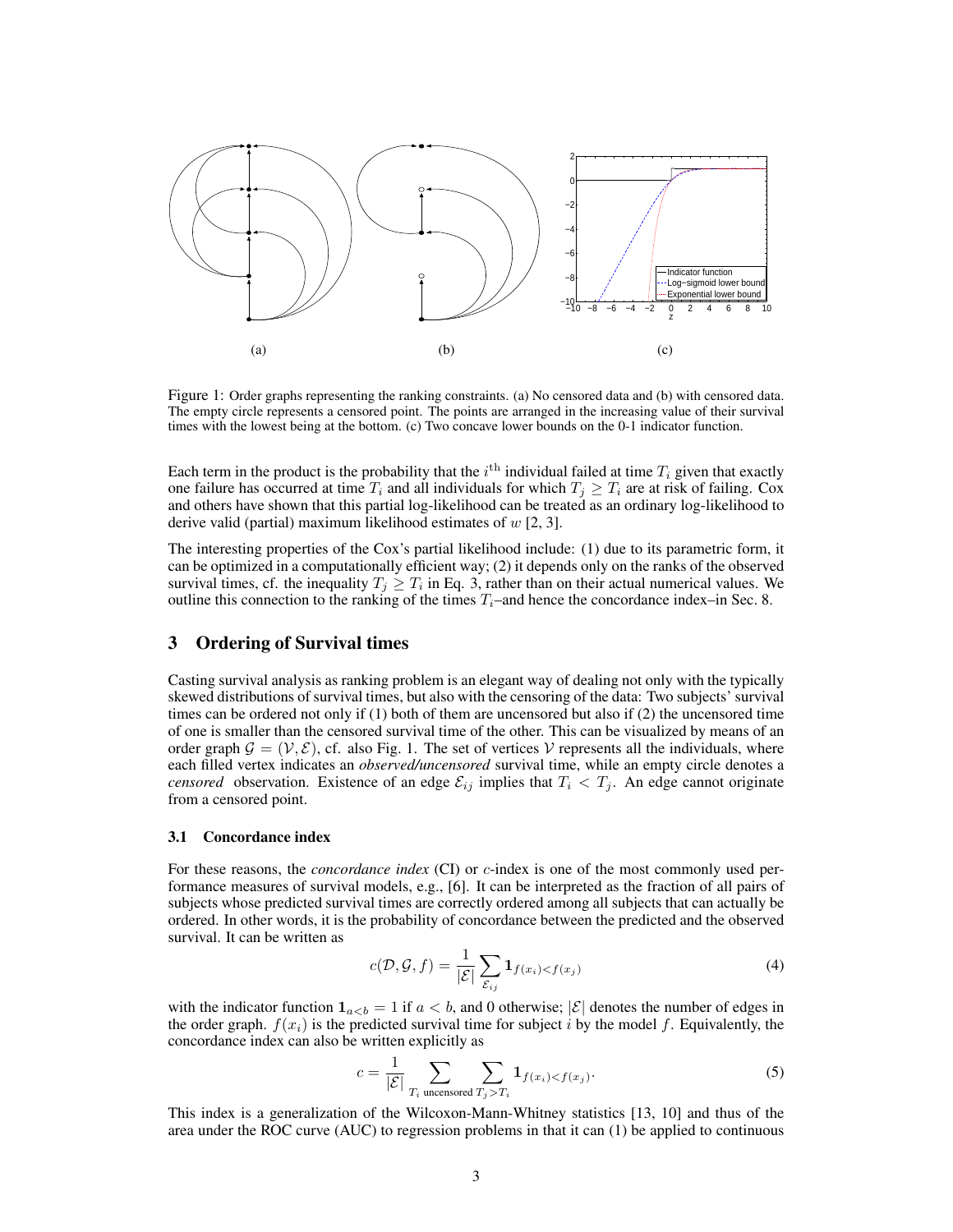output variables and (2) account for censoring of the data. Like for the AUC,  $c = 1$  indicates perfect prediction accuracy and  $c = 0.5$  is as good as a random predictor.

#### 3.2 Maximizing the CI—The Ranking Problem

Since we evaluate the predictive accuracy of a survival model in terms of the concordance index, it is natural to formulate the learning problem to directly maximize the concordance index. Note that, while the concordance index has been used widely to evaluate a learnt model, it is not generally used as an objective function during training. As the concordance index is invariant to any monotone transformation of the survival times, the model learnt by maximizing the c-index is actually a *ranking/scoring* function. Our goal is to predict whether the survival time of one individual is larger than the one of another individual. Very often the doctor would like to know whether a particular kind of treatment results in an increase in the survival time and the exact absolute value of the survival time is not important. In terms of ranking problems studied in machine learning this is an N-*partite ranking problem*, where every data point is a class in itself. Formulating it as a ranking problem allows us to naturally incorporate the censored data. Once we have formulated it as a ranking problem we can use various ranking algorithms proposed in the machine learning literature [5, 7, 1, 12]. In this paper we use the algorithm proposed by [12].

More formally, we would like to learn a *ranking* function f from a suitable function class  $\mathcal{F}$ , such that  $f(x_i) > f(x_j)$  implies that the survival time of patient i is larger than the one of patient j. Given the data D and the order graph G, the optimal ranking function is  $f = \arg \max_{f \in \mathcal{F}} c(\mathcal{D}, \mathcal{G}, f)$ . As to prevent overfitting on the training data, regularization can be added to this equation, see Secs. 5 and 6. In many cases, sufficient regularization is also achieved by restricting the function class  $\mathcal{F}$ , e.g., it may contain only linear functions. For ease of exposition we will consider the family of linear ranking functions <sup>1</sup> in this paper:  $\mathcal{F} = \{f_w\}$ , where for any  $x, w \in \mathcal{R}^d$ ,  $f_w(x) = w^\top x$ .

# 4 Lower bounds on the CI

Maximizing the CI is a discrete optimization problem, which is computationally expensive. For this reason, we resort to maximizing a differentiable and concave lower bound on the 0-1 indicator function in the concordance index, cf. Eqs. 4 and 5. In this paper we focus on the *log-sigmoid lower bound* [12], cf. Sec. 5, and *exponential lower bound*, cf. Sec. 6, which are suitably scaled as to be tight at the origin and also in the asymptotic limit of large positive values, see also Fig. 1(c). We will also show how these bounds relate to the classical approaches in survival analysis: as it turns out, for the family of linear ranking functions, these two approaches are closely related to the PH model commonly used in survival analysis, cf. Sec. 5.2.

## 5 Log-sigmoid lower bound

The first subsection discusses the lower bound on the concordance index based on the log-sigmoid function. The second subsection shows that this bound arises naturally when using proportional hazard models.

#### 5.1 Lower bound

The sigmoid function is defined as  $\sigma(z) = 1/(1+e^{-z})$ , While it is an *approximation* to the indicator function, it is not a *lower bound*. In contrast, the scaled version of the log of the sigmoid function,  $\log [2\sigma(z)]/\log 2$ , is a lower bound on the indicator function (Fig. 1(c)), *i.e.*,

$$
\mathbf{1}_{z>0} \ge 1 + (\log \sigma(z)/\log 2). \tag{6}
$$

The log-sigmoid function is concave and asymptotically linear for large negative values, and may hence be considered a differentiable approximation to the hinge loss, which is commonly used for

<sup>&</sup>lt;sup>1</sup>Generalization to non-linear functions can be achieved easily by using kernels: the linear ranking function class  $F$  is replaced by  $H$ , a reproducing kernel Hilbert space (RKHS). The ranking function then is of the form  $f(x) = \sum_{i=1}^{N} \alpha_i k(x, x_i)$  where k is the kernel of the RHKS  $H$ .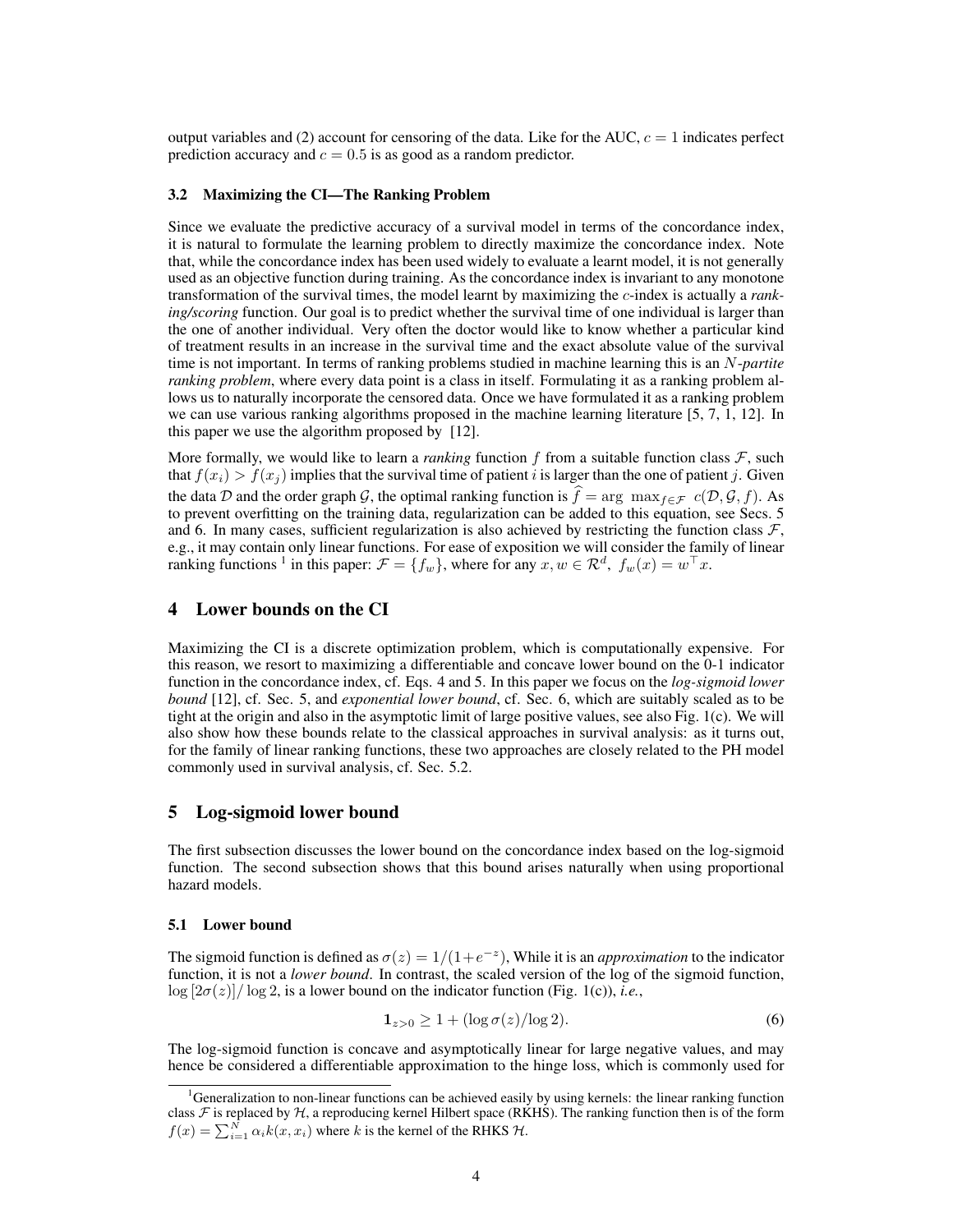training support vector machines. The lower bound on the concordance index (cf. Eq. 4) follows immediately:

$$
c = \frac{1}{|\mathcal{E}|} \sum_{\mathcal{E}_{ij}} \mathbf{1}_{f(x_j) - f(x_i) > 0} \ge \frac{1}{|\mathcal{E}|} \sum_{\mathcal{E}_{ij}} 1 + (\log \sigma[f(x_j) - f(x_i)] / \log 2) \equiv \widehat{c}_{LS},\tag{7}
$$

which can efficiently be maximized by gradient-based methods (cf. Sec 7). Given the linear ranking function  $f_w(x) = w^\top x$ , the bound  $\hat{c}_{LS}$  becomes

$$
\widehat{c}_{LS}(w) = \frac{1}{|\mathcal{E}|} \sum_{\mathcal{E}_{ij}} 1 + (\log \sigma [w^\top (x_j - x_i)] / \log 2). \tag{8}
$$

As to avoid overfitting, we penalize functions with a large norm  $w$  in the standard way, and obtain the regularized version

$$
\hat{c}_{\text{LSreg}}(w) = -\frac{\lambda}{2} ||w||^2 + \hat{c}_{\text{LS}}(w). \tag{9}
$$

#### 5.2 Connection to the PH model

The concordance index can be interpreted as the probability of correct ranking (as defined by the given order graph) given a function  $f$ . Its probabilistic version can thus be cast as a likelihood. Under the assumption that each pair  $(j, i)$  is independent of any other pair, the log-likelihood reads

$$
\mathcal{L}(f_w, \mathcal{D}, \mathcal{G}) = \log \prod_{\mathcal{E}_{ij}} \Pr[f_w(x_i) < f_w(x_j)|w]. \tag{10}
$$

As this independence assumption obviously does not hold among all pairs due to transitivity (even though the individual samples  $i$  are assumed i.i.d.), it provides a lower bound on the concordance index.

While the probability of correct pairwise ordering,  $Pr[f_w(x_i) < f_w(x_j)|w]$ , is often chosen to be sigmoid in the ranking literature [1], we show in the following that the sigmoid function arises naturally in the context of PH models. Let  $T(w^{\top}x)$  denote the survival time for the patient with covariates x or relative log-hazard  $w^{\top}x$ . A larger hazard corresponds to a smaller survival time, cf. Sec. 2. Hence

$$
\Pr[f_w(x_i) < f_w(x_j)|w] = \Pr[T(w^\top x_j) > T(w^\top x_i)|w] = \int_0^\infty \Pr[T(w^\top x_j) > t]p(t|x_i)dt
$$
\n
$$
= \int_0^\infty S(t|x_j)p(t|x_i)dt = \int_0^\infty -S(t|x_j)S'(t|x_i)dt,
$$

where  $p(t|x_i)$  is the density function of T for patient i with covariate  $x_i$ , and  $S(t|x_i)$  is the corresponding survival function;  $S'(t) = dS(t)/dt = -p(t)$ . Using Eq. 2 of the PH model, we continue the manipulations:

$$
\Pr[f_w(x_i) < f_w(x_j)|w] = -e^{w^\top x_i} \int_0^\infty e^{-\Lambda_0(t)} \left\{ e^{w^\top x_j} + e^{w^\top x_i} \right\} \Lambda'_0(t) dt
$$
\n
$$
= \frac{e^{w^\top x_i}}{e^{w^\top x_j} + e^{w^\top x_i}} = \sigma[w^\top (x_i - x_j)]. \tag{11}
$$

This derivation shows that the probability of correct pairwise ordering indeed follows the sigmoid function. Assuming a prior  $Pr[w] = \mathcal{N}(w|0, \lambda^{-1})$  for regularization, the optimal *maximum aposteriori* (MAP) estimator is of the form  $\hat{w}_{MAP} = \arg \max L(w)$ , where the posterior  $L(w)$  takes the form of a penalized log-likelihood:

$$
L(w) = -\frac{\lambda}{2} ||w||^2 + \sum_{\mathcal{E}_{ij}} \log \sigma \left[ w^T (x_j - x_i) \right]. \tag{12}
$$

This expression is equivalent to (8) except for a few constants that are irrelevant for optimization problem, which justifies our choice of regularization in Eq. 8.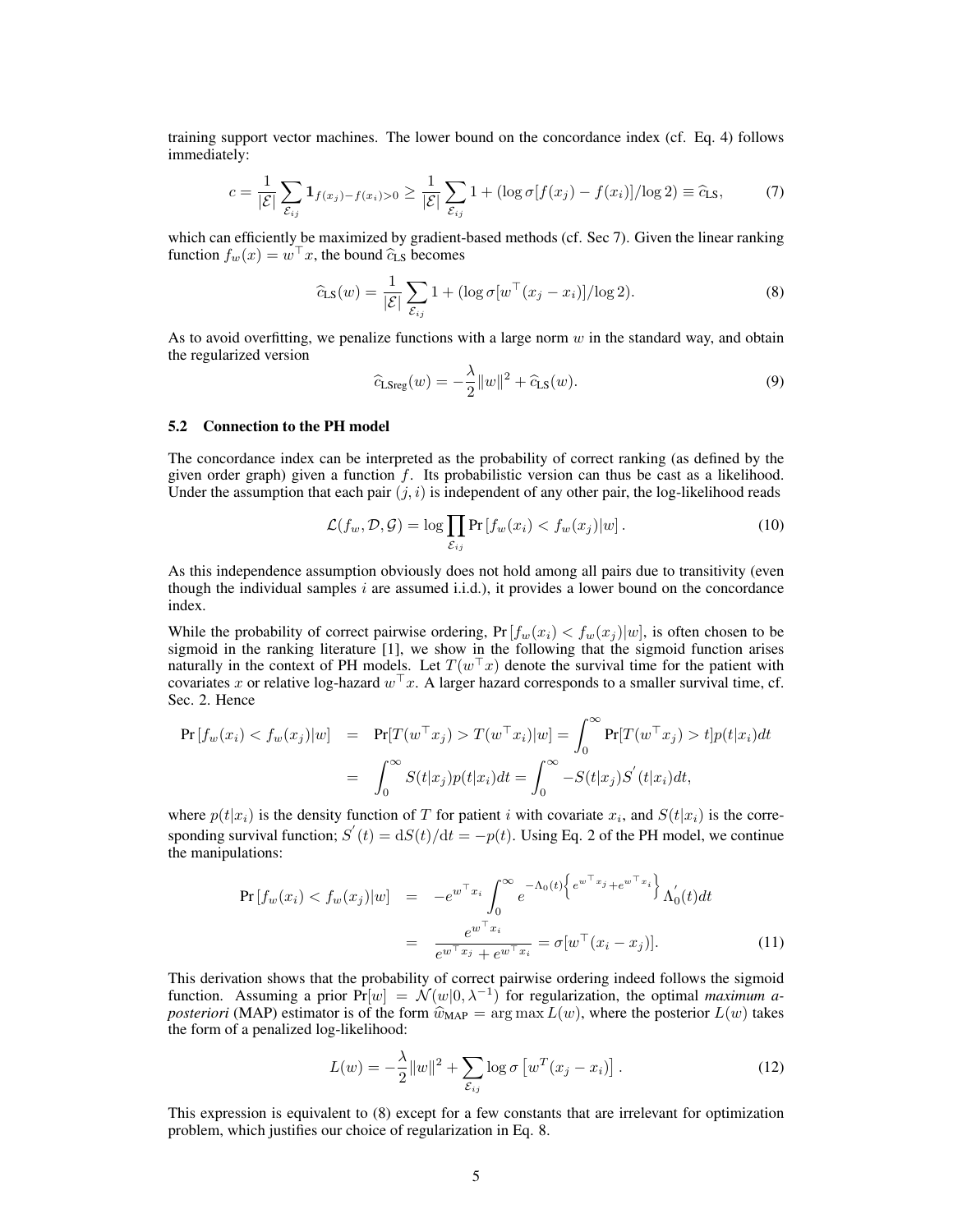## 6 Exponential lower bound

The exponential  $1 - e^{-z}$  can serve as an alternative lower bound on the step indicator function (see Fig. 1(c)). The concordance index can then be lower-bounded by

$$
c \geq \frac{1}{|\mathcal{E}|} \sum_{\mathcal{E}_{ij}} 1 - e^{-[f(x_j) - f(x_i)]} \equiv \widehat{c}_{\mathcal{E}}.
$$
 (13)

Analogous to the log-sigmoid bound, for the linear ranking function  $f_w(x) = w^\top x$ , the lower bound  $\widehat{c}_{\text{E}}$  simplifies to

$$
\widehat{c}_{\mathrm{E}}(w) = \frac{1}{|\mathcal{E}|} \sum_{\mathcal{E}_{ij}} 1 - e^{-w^{\top}(x_j - x_i)},\tag{14}
$$

and, penalizing functions with large norm  $w$ , the regularized version reads

$$
\widehat{c}_{\text{Ereg}}(w) = -\frac{\lambda}{2} ||w||^2 + \frac{1}{|\mathcal{E}|} \sum_{\mathcal{E}_{ij}} 1 - e^{-w^\top (x_j - x_i)}.
$$
\n(15)

# 7 Gradient based learning

In order to maximize the regularized concave surrogate we can use any gradient-based learning technique. We use the Polak-Ribie`re variant of nonlinear *conjugate gradients* (CG) algorithm [11]. The CG method only needs the gradient  $g(w)$  and does not require evaluation of the function. It also avoids the need for computing the second derivatives. The convergence of CG is much faster than that of the steepest descent. Using the fact that  $d\sigma(z)/dz = \sigma(z)[1 - \sigma(z)]$  and  $1 - \sigma(z) = \sigma(-z)$ , the gradient of Eq. 9 (log-sigmoid bound) is given by  $\nabla_w \hat{c}_{\text{LSreg}}(w) = -\lambda w - \frac{1}{|\mathcal{E}| \log 2} \sum_{\mathcal{E}_{ij}} (x_i - \lambda w)$  $(x_j) \sigma \left[ w^T (x_i - x_j) \right]$ , and the gradient of Eq. 15 (exponential bound) by  $\nabla_w \widehat{c}_{\text{Ereg}}(w) = -\lambda w - \frac{1}{|\mathcal{E}|} \sum_{\mathcal{E}_{ij}} (x_i - x_j) e^{-w^T (x_j - x_i)}$ .

## 8 Is Cox's partial likelihood a lower bound on the CI ?

Our experimental results (Sec. 9) indicate that the Coxs method and our proposed methods showed similar performance when assessed using the CI. While our proposed method was formulated to explicitly maximize a lower bound on the concordance index, the Coxs method maximized the partial likelihood. One suspects whether Coxs partial likelihood itself is a lower bound on the concordance index. The argument presented below could give an indication as to why a method which maximizes the partial likelihood also ends up (approximately) maximizing the concordance index. We re-write the exponential bound on the CI for proportional hazard models from Sec. 6

$$
\widehat{c}_{\mathrm{E}}(w) = \frac{1}{|\mathcal{E}|} \sum_{T_i \text{ uncensored}} \sum_{T_j \ge T_i} 1 - e^{-w^{\top}(x_i - x_j)} = 1 - \frac{1}{|\mathcal{E}|} \sum_{T_i \text{ uncensored}} e^{-w^{\top}x_i} \left[ \sum_{T_j \ge T_i} e^{w^{\top}x_j} \right]
$$
\n
$$
= 1 - \frac{N_o}{|\mathcal{E}|} \left( \frac{1}{N_o} \sum_{T_i \text{ uncensored}} 1/z_i \right), \text{ where } z_i = \frac{e^{w^{\top}x_i}}{\sum_{T_j \ge T_i} e^{w^{\top}x_j}} \in [0, 1]. \tag{16}
$$

Note that we have replaced  $T_j > T_i$  by  $T_j \geq T_i$ , assuming that there are no ties in the data, *i.e.*, no two survival times are identical, analogous to Cox's partial likelihood approach (cf. Sec. 2.4). The number of uncensored observations is denoted by  $N<sub>o</sub>$ . The Cox's partial likelihood can be written in terms of  $z_i$  as  $L(w) = \prod_{i} T_i$  uncensored  $z_i = \langle z_i \rangle_{\text{geom}}^{\mathcal{N}_o}$ , where  $\langle z_i \rangle_{\text{geom}}$  denotes the geometric mean of the  $z_i$  with uncensored  $T_i$ . Using the inequality  $z_i \ge \min z_i$  the concordance index can be bounded as

$$
c \ge 1 - \frac{N_o}{|\mathcal{E}|} \frac{1}{\min z_i}.
$$
\n<sup>(17)</sup>

This says maximizing min  $z_i$  maximizes a lower bound on the concordance index. While this does not say anything about the Cox's partial likelihood it still gives a useful insight. Since  $\max z_i = 1$ (because  $z_i = 1$  for the largest uncensored  $T_i$ ), maximizing min  $z_i$  can be expected to approximately maximize the geometric mean of  $z_i$ , and hence the Cox's partial likelihood.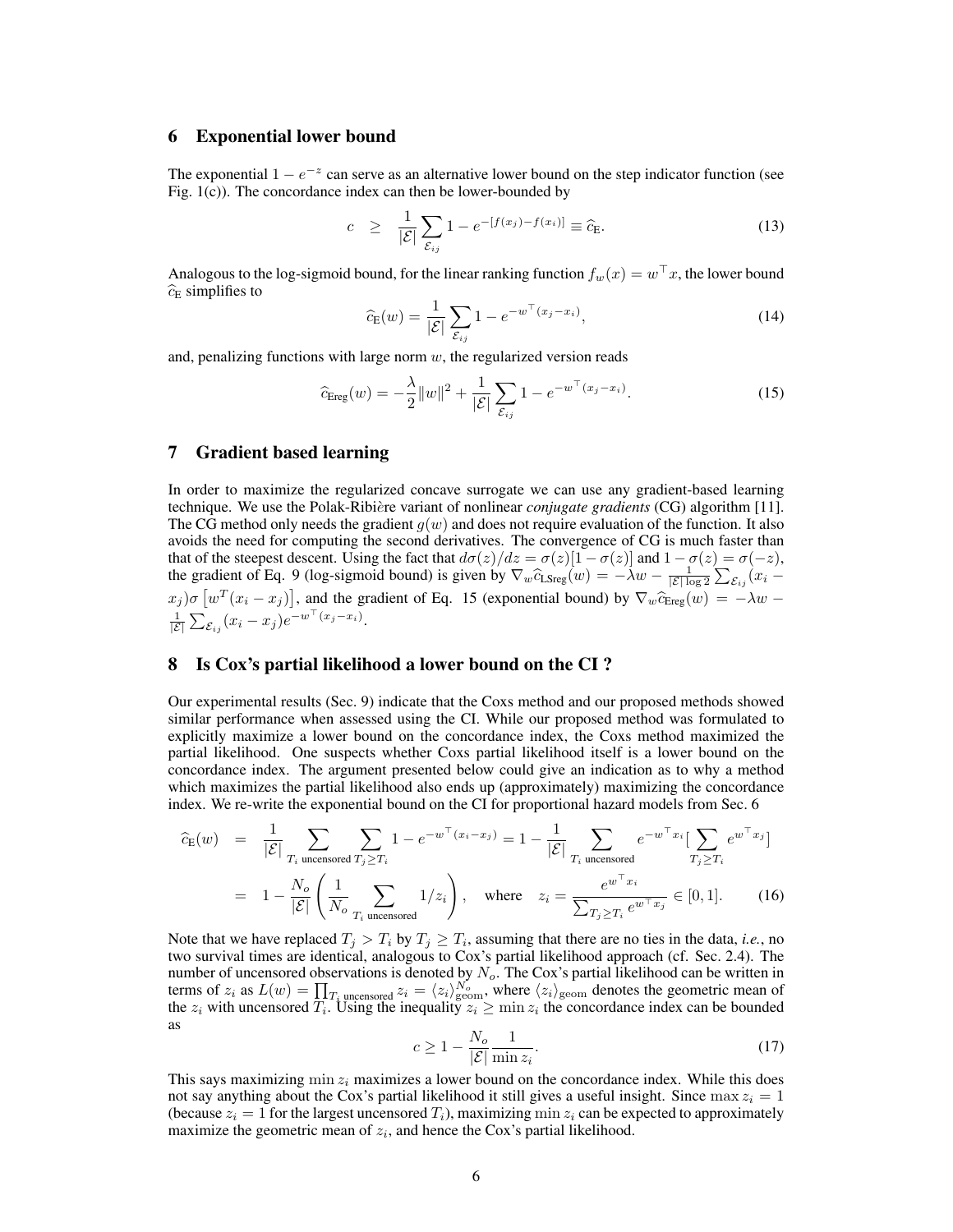| Dataset         |     |    | Missing | Censored |
|-----------------|-----|----|---------|----------|
| <b>MAASTRO</b>  | 285 | 19 | $3.6\%$ | 30.5\%   |
| SUPPORT-1       | 477 | 26 | 14.9%   | 36.4%    |
| SUPPORT-2       | 314 | 26 | 16.6%   | 43.0%    |
| SUPPORT-4       | 149 | 26 | 22.0%   | 10.7%    |
| <b>MELANOMA</b> | 191 |    | $0.0\%$ | 70.2%    |

Table 1: *Summary of the five data sets used.* N is the number of patients. d is the number of covariates used.

# 9 Experiments

In this section we compare the performance of the two different lower bounds on the CI—the logsigmoid, exponential, and Cox's partial likelihood—on five medical data sets.

# 9.1 Medical datasets

Table 1 summarizes the five data sets we used in our experiments. A substantial amount of data is censored and also missing. The MAASTRO dataset concerns the survival time of non-small cell lung cancer patients, which we analyzed as part of our collaboration. The other medical data sets are publicly available: The SUPPORT dataset  $2$  is a random sample from Phases I and II of the SUPPORT [9](Study to Understand Prognoses Preferences Outcomes and Risks of Treatment) study. As suggested in [6] we split the dataset into three different datasets, each corresponding to a different cause of death. The MELANOMA data  $3$  is from a clinical study of skin cancer.

## 9.2 Evaluation procedure

For each data set, 70% of the examples were used for training and the remaining 30% as the hold-out set for testing. We chose the optimal value of regularization parameter  $\lambda$  (cf. Eqs. 9 and 15) based on five-fold cross validation on the training set. The tolerance for the conjugate gradient procedure was set to 10<sup>-3</sup>. The conjugate-gradient optimization procedure was initialized to the zero vector. All the covariates were normalized to have zero mean and unit variance. As missing values were not the focus of this paper, we used a simple imputation technique. For each missing value, we imputed a sample drawn from a Gaussian distribution with its mean and variance estimated from the available values of the other patients.

# 9.3 Results

The performance was evaluated in terms of the concordance index and the results are tabulated in Table 2. We compare the following methods–(1) Cox's partial likelihood method, and (2) the proposed ranking methods with log-sigmoid and exponential lower bounds. The following observations can be made–(1) The proposed linear ranking method performs slightly better than the Cox's partial likelihood method, but the difference does not appear significant. This agrees with our insights that Cox's partial likelihood may also end up maximizing the CI. (2) The exponential bound shows slightly better performance than the log-sigmoid bound, which may indicate that the tightness of the bound for positive z in Fig. 1(c) is more important than for negative z in our data sets. However the difference is not significant.

# 10 Conclusions

In this paper, we outlined several approaches for maximizing the concordance index, the standard performance measure in survival analysis when cast as a ranking problem. We showed that, for the widely-used proportional hazard models, the log-sigmoid function arises as a natural lower bound on the concordance index. We presented an approach for directly optimizing this lower bound in a computationally efficient way. This optimization procedure can also be applied to other lower bounds, like the exponential one. Apart from that, we showed that maximizing Cox's partial likelihood can be understood as (approximately) maximizing a lower bound on the concordance index, which explains the high CI-scores of proportional hazard models observed in practice. Optimization of each of these three lower bounds results in about the same CI-score in our experiments, with our new approach giving tentatively better results.

<sup>2</sup>http://biostat.mc.vanderbilt.edu/twiki/bin/view/Main/DataSets.

<sup>3</sup>www.stat.uni-muenchen.de/service/datenarchiv/melanoma/melanoma\_e.html